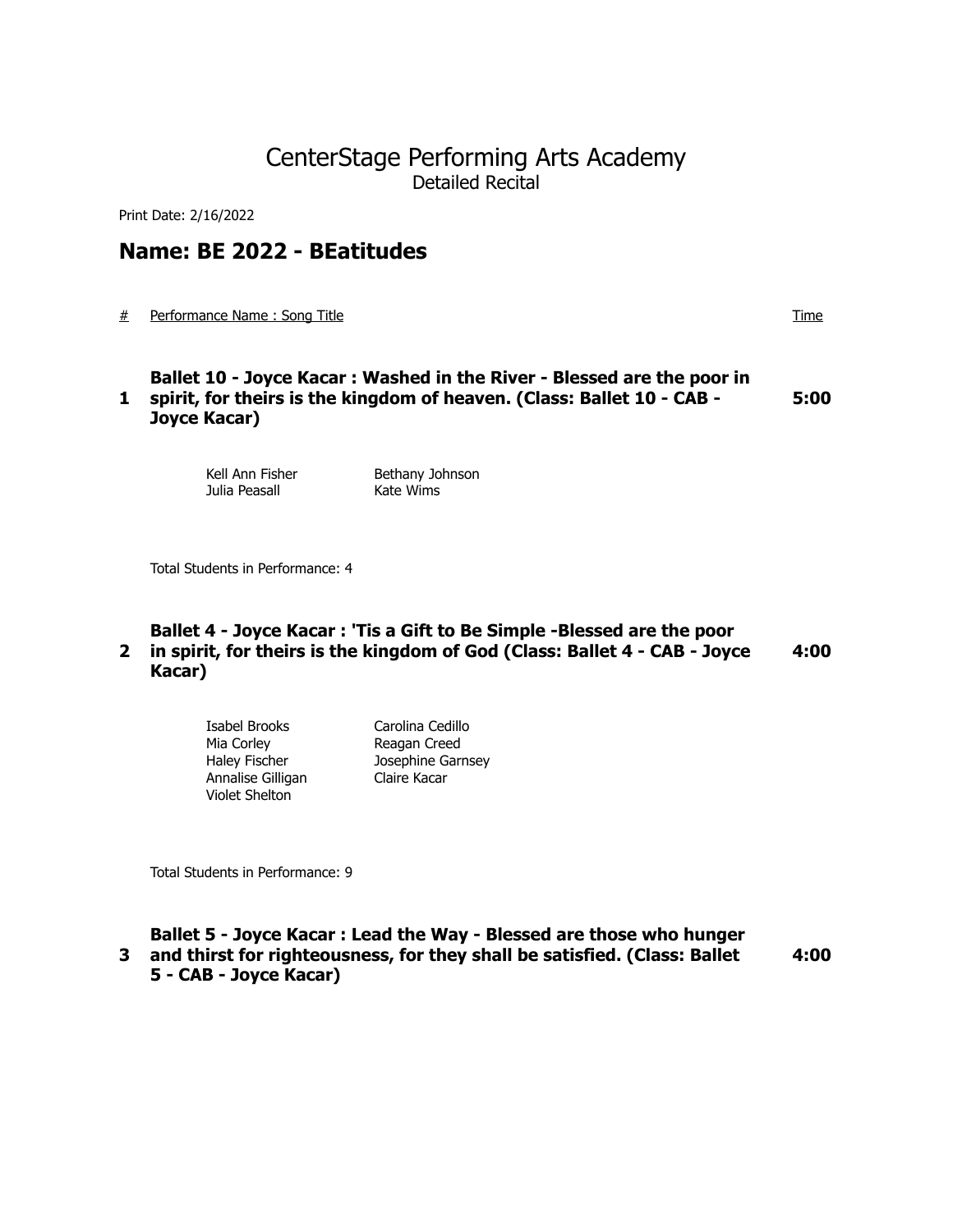Kiyah Bowles Annalise Brooks Mallory Dies **Emily Exell** Lucy Fish Vera Fish Emma Gammons Ellery Mimms

Abigail Ray **Arabella Rodenius** 

Total Students in Performance: 10

#### **4 Ballet 6 - Sarina Kurrimbukus : Firework - "Rejoice and be glad, because great is your reward in heaven, for in the same way they persecuted the prophets who were before you" (Class: Ballet 6 - CAB - Sarina Kurrimbukus) 4:00**

| Mattie Aldrich         | Chloe Cathcart       |
|------------------------|----------------------|
| Kristina Crowder       | Gabriella Ellis      |
| Delilah Hackett        | <b>Aubrey Miller</b> |
| <b>Bailey Prichard</b> | Olivia Wanner        |
| Lyla Willhite          |                      |
|                        |                      |

Total Students in Performance: 9

## **5** Ballet 7A - Ella Hunter : Young and Beautiful - Blessed are the pure in **heart, for they will see God (Class: Ballet 7A - CAB - Ella Vernali) 4:00**

Rylee Bowers **Alana Fellows** 

Erika Kelton Hannah Nichols

Total Students in Performance: 4

### **6 pure in heart, for they will see God." (Class: Ballet 7B - CAB - Natalie Ballet 7B - Natalie Hudson : The Nature of Daylight - "Blessed are the Hudson) 4:00**

| Abbey Berkon   | Avery Gilmore     |
|----------------|-------------------|
| Danica Herman  | Brooklyn Hester   |
| Scarlett Jones | Evelyn Morgan     |
| Ella Rice      | <b>Emily Rice</b> |
| Hannah Shelton | Mackenzie Vaughn  |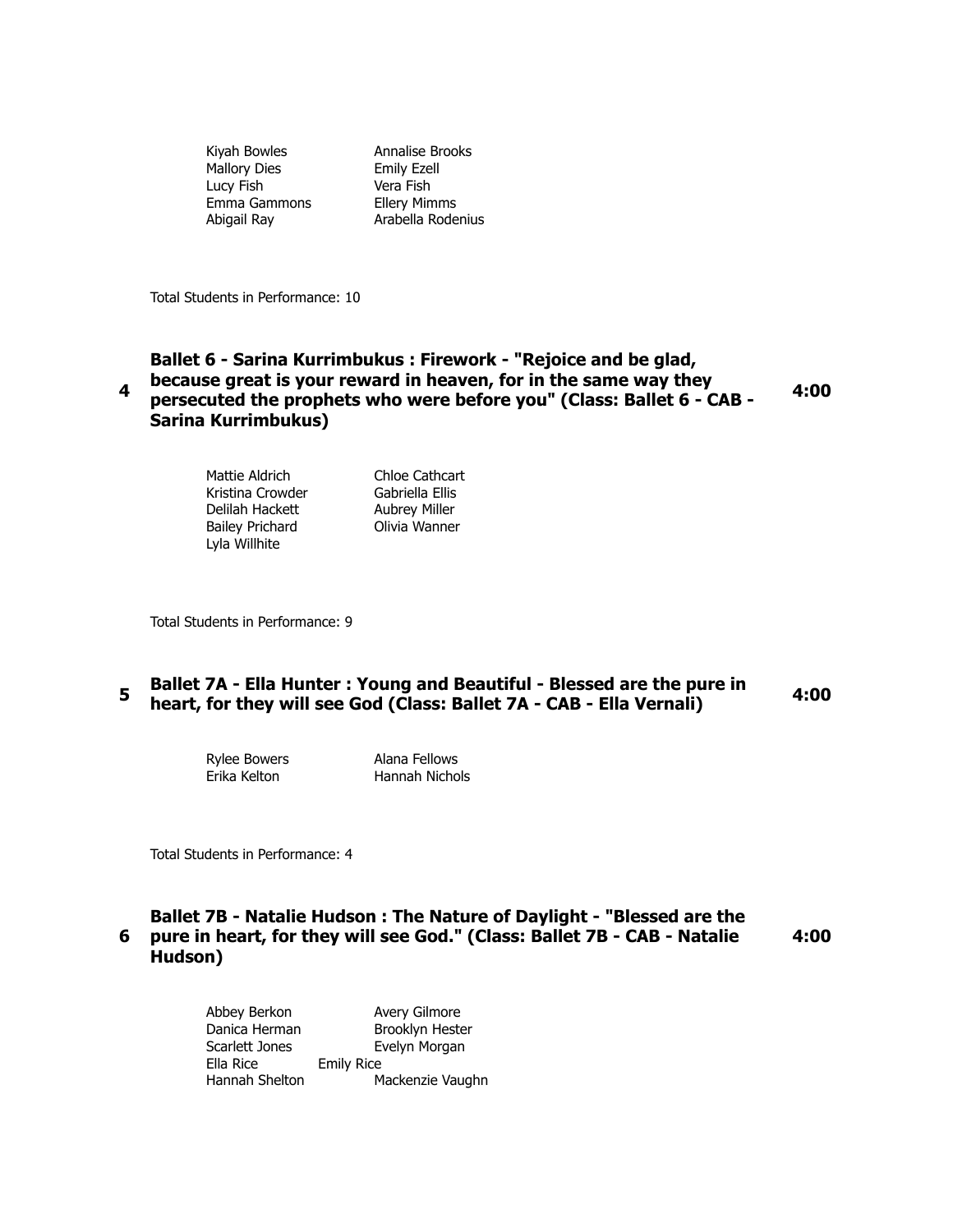Total Students in Performance: 10

### **Pallet 8 - Joyce Kacar : Mary's Song - Blessed are the pure in heart, for they shall see God (Class: Ballet 8 - CAB - Joyce Kacar) 5:00**

| Evie Hollis      | Adelaide Jones   |
|------------------|------------------|
| Olivia Kacar     | Alexia Kreiner   |
| Kadence Prichard | Kathryn Swan     |
| Bailey Woodard   | Madalynn Woodard |

Total Students in Performance: 8

### **8 persecuted for righteousness' sake, for theirs is the kingdom of Ballet 9 - Joyce Kacar : Battle Angel - Blessed are those who are God. (Class: Ballet 9 - CAB - Bernadette Turnage) 5:00**

| Alexis Grimm<br>Eleanor Kacar<br>Norah Spradling<br>Zoe Wheeler | Bella Jones<br>Reece Shockley<br>Isabella Tripp |
|-----------------------------------------------------------------|-------------------------------------------------|
|                                                                 |                                                 |

Total Students in Performance: 7

# **9 FIFTEEN MINUTE INTERMISSION : 15:0**

**0**

Total Students in Performance: 0

# **1 Ballet 10 - Sarina Kurrimbukus : "Wildest Dreams" - "Blessed are**

- **0 those who hunger and thirst for righteousness, for they will be**
- **filled" (Class: Ballet 10 CAB Joyce Kacar)**

**5:00**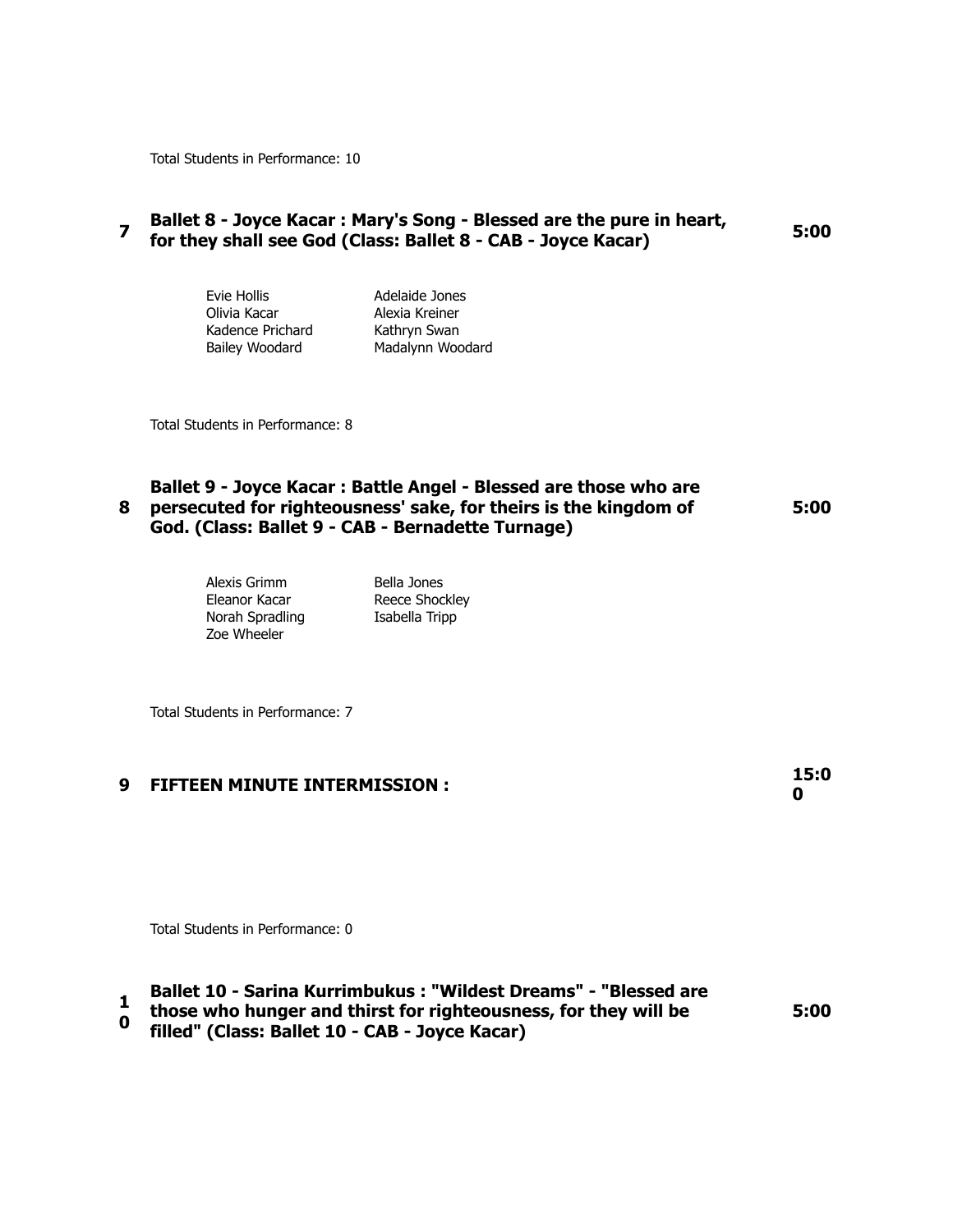Julia Peasall Kate Wims

Kell Ann Fisher **Bethany Johnson** 

Total Students in Performance: 4

#### **1 1 Ballet 9 - Bernadette Turnage : Dream of Flying - Blessed are they who mourn, for they shall be comforted (Class: Ballet 9 - CAB -**

### **Bernadette Turnage)**

Alexis Grimm Bella Jones Norah Spradling **Isabella Tripp** Zoe Wheeler

Eleanor Kacar Reece Shockley

Total Students in Performance: 7

#### **1 2 Men's Ballet - Matthew Kennedy : The Face - "Blessed are the poor in spirit, for theirs is the kingdom of heaven" (Class: Men's Ballet - Matthew Kennedy) 4:00**

Benjamin Brown Brandon Clifton Jameson Davis Landon Graham Silas Spradling

Total Students in Performance: 5

## **1 Pointe - Joyce Kacar : A Thousand Years - Blessed are they who**

# **3 mourn, for they will be comforted (Class: Pointe - CAB - Joyce Kacar) 4:00**

Alexis Grimm Adelaide Jones

Total Students in Performance: 2

**Kacar)**

## **1 Pointe 1 - Joyce Kacar : Waltz of the Snowflakes - Blessed are the**

**4 pure in heart, for they shall see God (Class: Pointe 1 - CAB - Joyce** 

**4:00**

**5:00**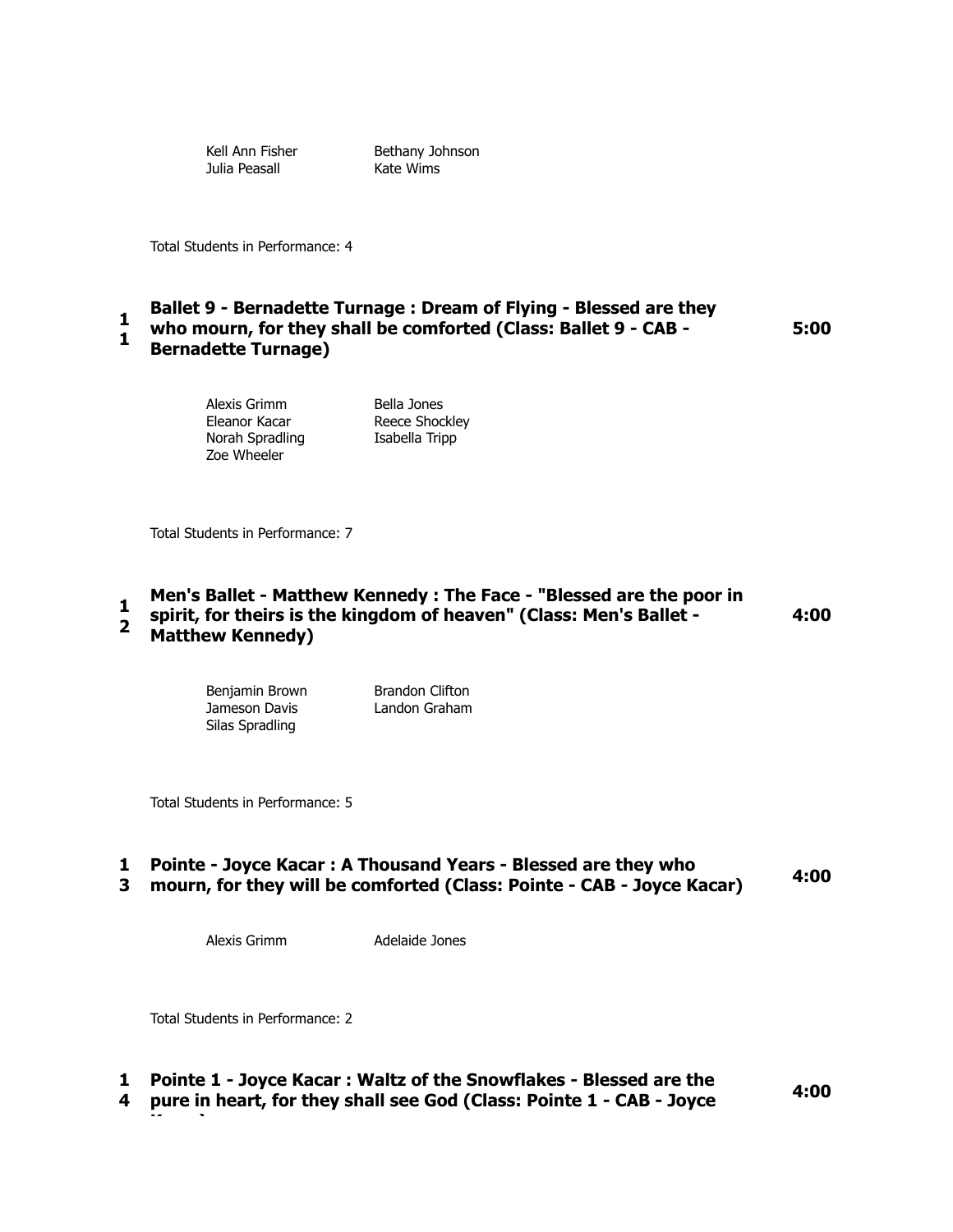Norah Spradling **Zoe Wheeler** 

Bella Jones Eleanor Kacar

Total Students in Performance: 4

#### **1 5 Pointe 2 - Natalie Hudson : Interstellar - Blessed are they which are persecuted for righteousness' sake: for theirs is the kingdom of heaven (Class: Pointe 2 - CAB DIRECTED STUDY - Natalie Hudson)**

**3:00**

Kate Wims

Total Students in Performance: 1

**1 6 Intermediate Middle/High School Ballet - Bernadette Turnage : Carousel - Blessed are ye, when men shall revile you, and persecute you, and shall say all manner. of evil against you falsely, for my sake (Class: Intermediate Middle/High School Ballet - Bernadette Turnage)**

**4:00**

| Sadie Adcock         | Ashlee Fischer  |
|----------------------|-----------------|
| Isabelle Henson      | Destiny Overton |
| <b>Holly Watkins</b> | Niera Woodmore  |

Total Students in Performance: 6

- **1 Middle/High School Ballet - Joyce Kacar : Waltz of the Flowers -**
- **7 Wants of the Flowers Blessed are the meek, for they shall inherit the land. (Class: Middle/High School Ballet - CAB - Joyce Kacar) 4:00**

Isabella Atmore Morgan Bassett Avery Gilmore Sophie Gilmore Valerie Hardesty Elise Kirk Karlyn McGlamery Alyssa McIntosh Isa Quinton Olivia Ring Hannah Shelton